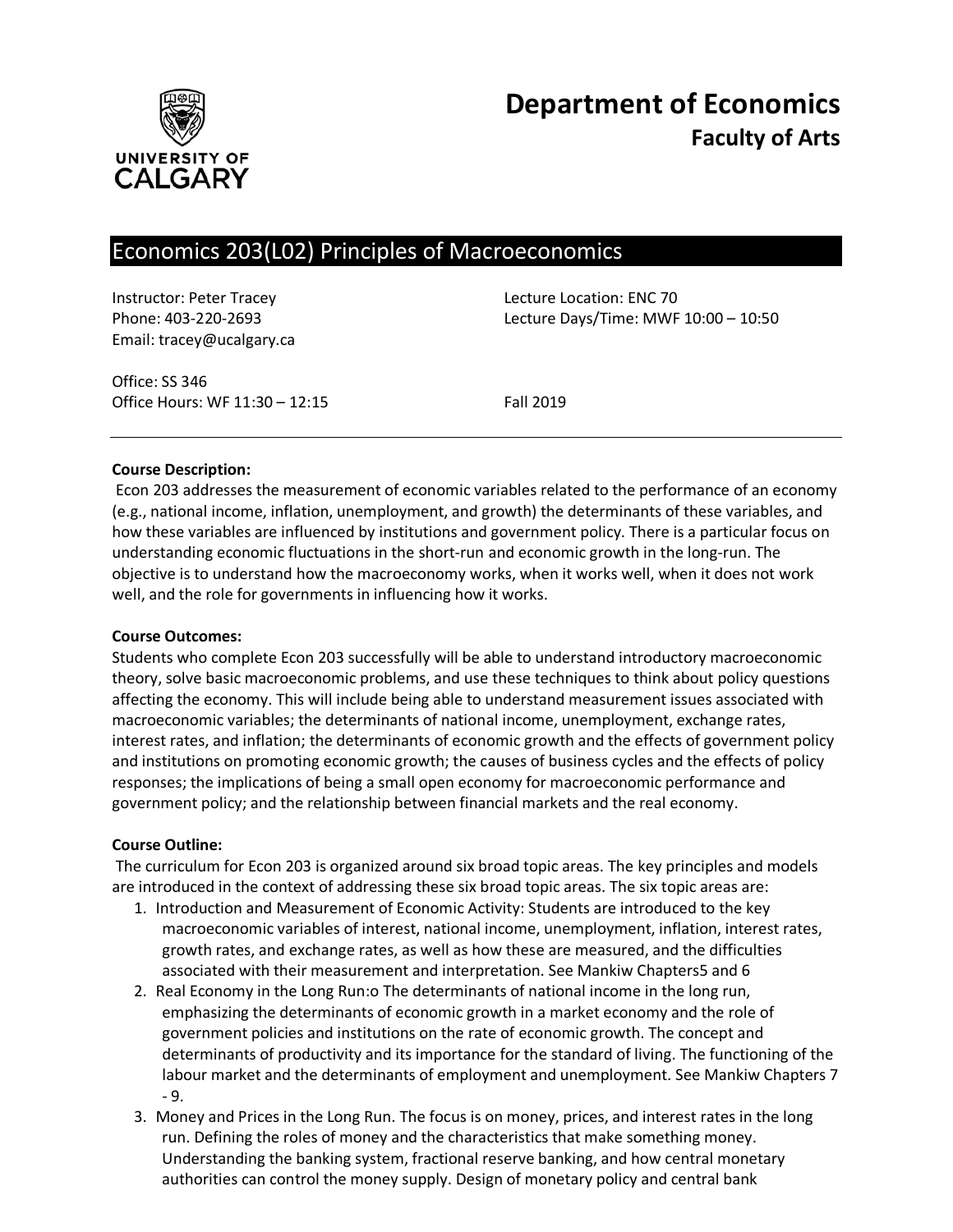independence. The causes, costs, and benefits of inflation. The linkage between monetary policy and interest rates. See Mankiw Chapters 10 – 11.

- 4. Open economy macro. Foreign exchange rates and markets, balance of payments, and international capital flows. The implications of a small open economy for interest rates, exchange rates, and the level of economic activity, as well as on the effect of government policy. See Mankiw Chapters 12 – 13.
- 5. Economic Fluctuations and Stabilization: Short Run Macroeconomics. Macroeconomic modelling in the short run: aggregate demand and aggregate supply. Business cycles and the inherent instability of market economies and the potential role for fiscal and monetary policy to stabilize the economy. Linkages between the real and financial sides of the economy, including financial leveraging and asset bubbles and their liquidation. The Philips curve, supply shocks, and expectations. The effects and consequences of government debt and deficits. See Mankiw Chapters  $14 - 16$ .
- 6. Debates in Macroeconomic Policy. See Mankiw Chapter 17

## **Prerequisites/corequisites:** Economics 201

**Required Textbook(s):** Mankiw, Kneebone, McKenzie, *Principles of Macroeconomics*, 7th Canadian Edition

## **Recommended Textbook(s):** None

#### **Books on Reserve:** None

#### **Desire2Learn:**

This course will make use of the Desire2Learn (D2L) platform. Students who are registered in the course can log on at [http://d2l.ucalgary.ca](http://d2l.ucalgary.ca/) through their student centre. Please note that D2L features a class e-mail list that may be used to distribute course-related information. These e-mails go to your University of Calgary e-mail addresses only.

#### **Tutorials:**

Students are expected to attend the weekly tutorial section to which they have been assigned. During the tutorials, the TA will discuss pre-assigned questions and additional material relevant to the course that is not covered in lectures.

#### **Grade Determination and Final Examination Details:**

| Assignment 1 | 10% | Monday, October 7 at the beginning of class |
|--------------|-----|---------------------------------------------|
| Midterm Test | 30% | Monday October 21 in class                  |
| Assignment 2 | 10% | Monday November 4 at the beginning of class |
| Final Exam   | 50% | Scheduled by Registrar                      |

The official grading system will be used. Se[e http://www.ucalgary.ca/pubs/calendar/current/f-1-1.html.](http://www.ucalgary.ca/pubs/calendar/current/f-1-1.html)

A passing grade on any particular component of the course is not required for a student to pass the course as a whole.

If a student's letter grade on the final exam exceeds their midterm(s) letter grade, the weight of the midterm(s) is (are) transferred to the final exam. The student must have written the midterm(s) or provided supporting documentation for the absence(s) such as a medical note or statutory declaration.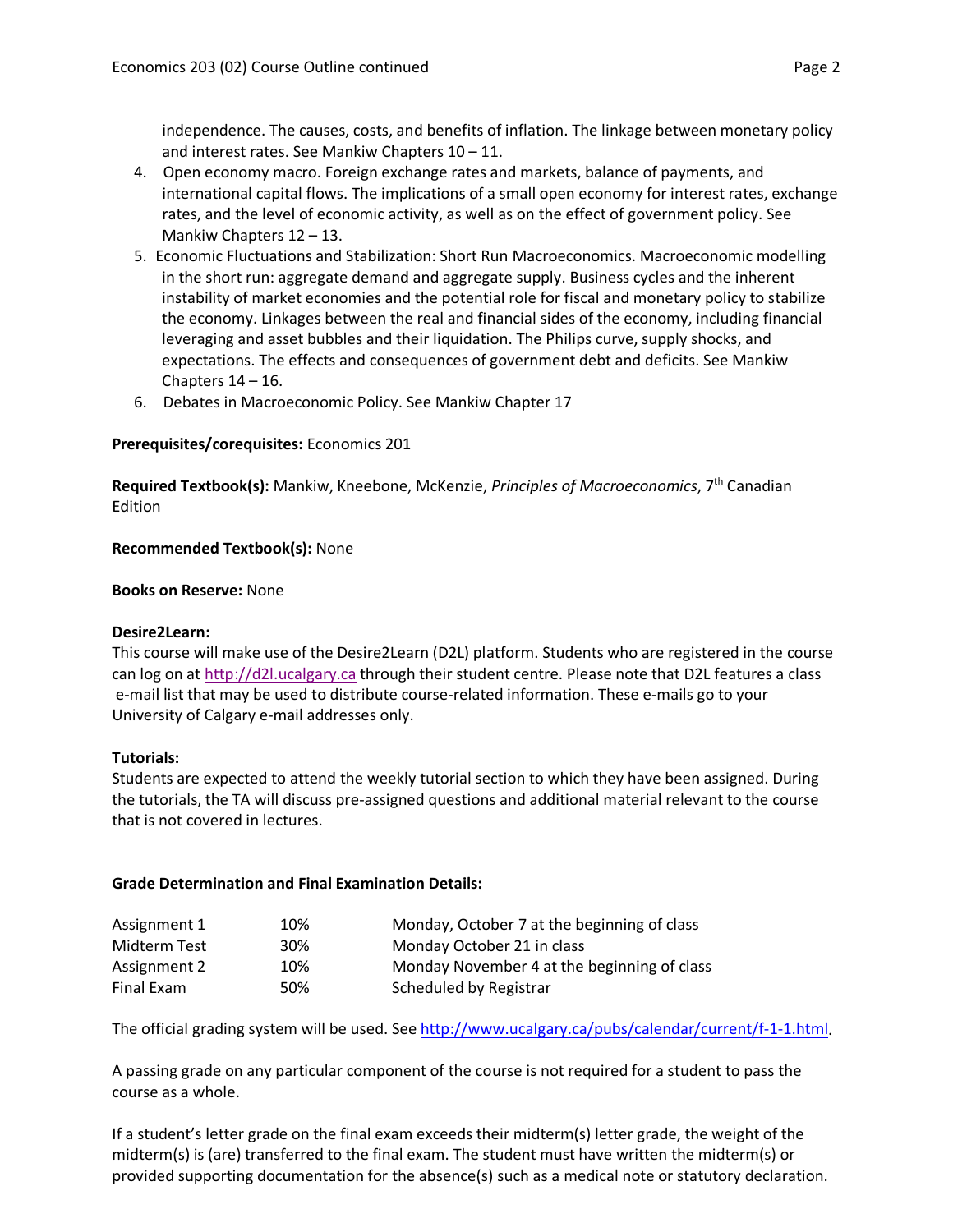As per the Writing Across the Curriculum Statement in the Calendar, writing and grading thereof will be a factor in the evaluation of student work. [See https://www.ucalgary.ca/pubs/calendar/current/e-](https://www.ucalgary.ca/pubs/calendar/current/e-2.html)[2.html.](https://www.ucalgary.ca/pubs/calendar/current/e-2.html)

Any student work which remains undistributed after the last day of classes will be available to students through the instructor's office during the instructor's office hours.

The final examination will be comprehensive, scheduled by the Registrar, held in a classroom, and last 2 hours. If a student cannot write their final exam on the date assigned by the Registrar's Office, they need to apply for a deferred exam [www.ucalgary.ca/registrar/exams/deferred\\_final.](http://www.ucalgary.ca/registrar/exams/deferred_final) Under no circumstance will this be accommodated by the Department.

Tests and exams WILL involve multiple choice questions.

Graphing calculators, cellphones, textbooks, course notes, and other electronic devices will not be allowed during the writing of tests or final examinations. Students are reminded that simply being able to access their cellphone during an exam is academic misconduct.

THERE WILL BE NO MAKEUP OR DEFERRED QUIZZES/TESTS/EXAMS under any circumstances, nor may the quizzes/tests/exams be written early. Students unable to write the quizzes/tests/exams because of documented illness, family emergency, religious observance, or university-sanctioned event will have the weight shifted to the final examination; otherwise a grade of zero will be assigned.

## **Reappraisal of Grades and Intellectual Honesty:**

*For reappraisal of graded term work, see Calendar I.2* <http://www.ucalgary.ca/pubs/calendar/current/i-2.html>

*For reappraisal of final grade, see Calendar I.3* <http://www.ucalgary.ca/pubs/calendar/current/i-3.html>

*Statement of Intellectual Dishonesty, see Calendar K.4* <http://www.ucalgary.ca/pubs/calendar/current/k-4.html>

*Plagiarism and Other Academic Misconduct, see Calendar K.5* <http://www.ucalgary.ca/pubs/calendar/current/k-5.html>

#### **Academic Accommodations:**

Students seeking an accommodation based on disability or medical concerns should contact Student Accessibility Services; SAS will process the request and issue letters of accommodation to instructors. Students who require an accommodation in relation to their coursework based on a protected ground other than disability should communicate this need in writing to their Instructor. The full policy on Student Accommodations is available at [http://www.ucalgary.ca/policies/files/policies/student](http://www.ucalgary.ca/policies/files/policies/student-accommodation-policy.pdf)[accommodation-policy.pdf.](http://www.ucalgary.ca/policies/files/policies/student-accommodation-policy.pdf)

## **Freedom of Information and Protection of Privacy (FOIP) Act:**

Personal information is collected in accordance with FOIP. Assignments can only be returned to the student and will be accessible only to authorized faculty and staff. For more information, see <http://www.ucalgary.ca/legalservices/files/legalservices/faq-students.pdf> and [http://www.ucalgary.ca/legalservices/files/legalservices/faq-faculty\\_0.pdf.](http://www.ucalgary.ca/legalservices/files/legalservices/faq-faculty_0.pdf)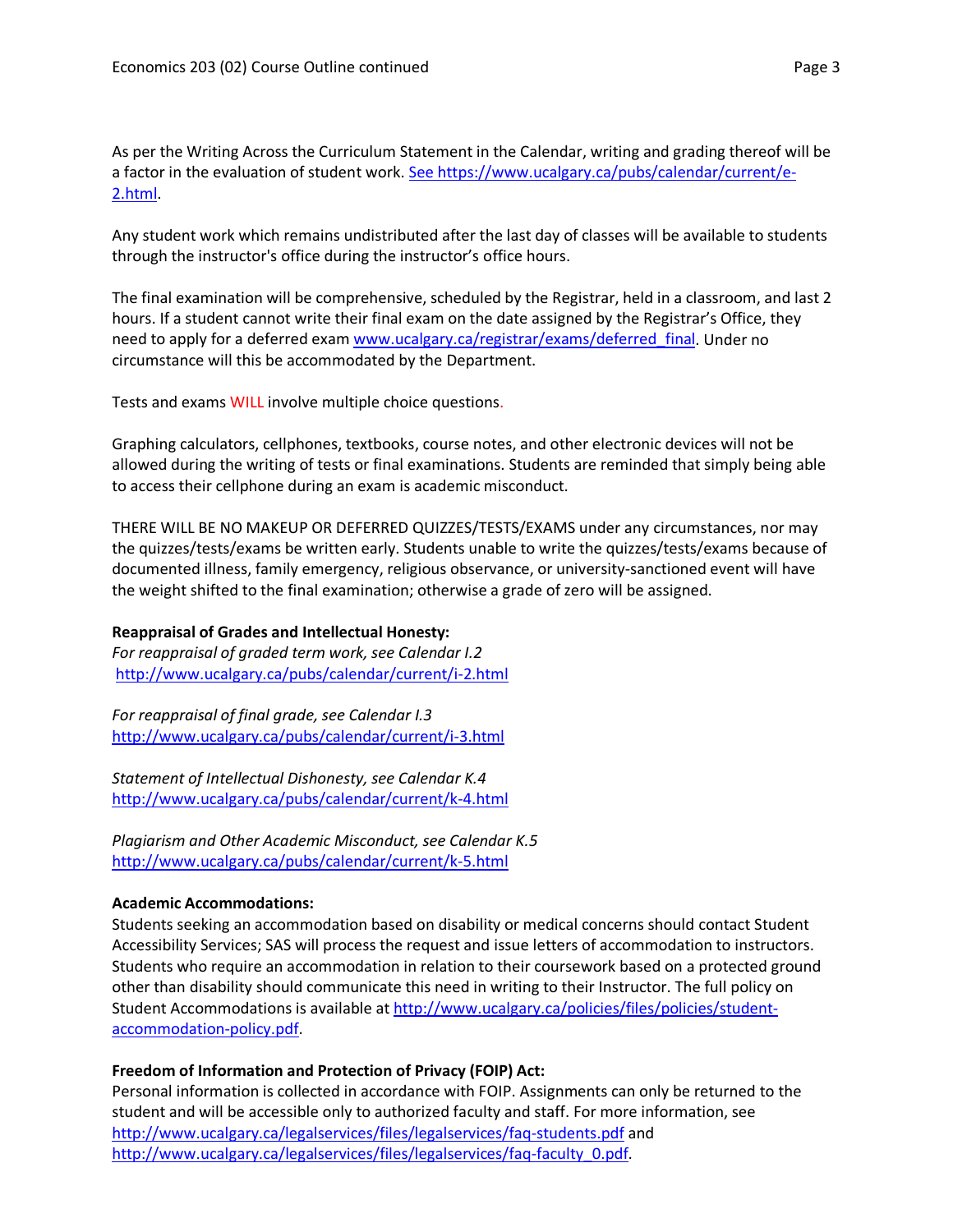## **Internet and Electronic Communication Device information:**

The use of cell phones for any purpose in class is prohibited. Computers and tablets may be used for note taking only unless otherwise authorized by the instructor.

## **Copyright Legislation:**

See the University of Calgary policy on Acceptable Use of Material Protected by Copyright at [www.ucalgary.ca/policies/files/policies/acceptable-use-of-material-protected-by-copyright.pdf.](http://www.ucalgary.ca/policies/files/policies/acceptable-use-of-material-protected-by-copyright.pdf) Students who use material protected by copyright in violation of this policy may be disciplined under the Non-Academic Misconduct Policy.

## **Important Dates:**

Please check:<http://www.ucalgary.ca/pubs/calendar/current/academic-schedule.html>

## **Student Organizations:**

Faculty of Arts Students' Association (F.A.S.A.): Economics Department Representative Office: SS 803, E-mail: [econrep@fasaucalgary.ca](mailto:econrep@fasaucalgary.ca) and Web: [www.fasaucalgary.ca.](http://www.fasaucalgary.ca/)

Society of Undergraduates in Economics: [https://www.ucalgarysue.com/.](https://www.ucalgarysue.com/)

Society of Undergraduates in Economics is a student run organization whose main purpose is to assist undergraduate economics students to succeed both academically and socially at the University of Calgary. Services include access to the exam bank, career events such as Industry Night and information sessions, mentorship programs, and social events for members. They invite you to join by contacting SUE at societyofundergradsineconomics@gmail.com.

## **Faculty of Arts Program Advising and Student Information Resources:**

- Have a question, but not sure where to start? The Arts Students' Centre is your information resource for everything in Arts! Drop in at SS102, call them at 403-220-3580, or email them at [artsads@ucalgary.ca.](mailto:artsads@ucalgary.ca) You can also visit the Faculty of Arts website at [http://arts.ucalgary.ca/undergraduate,](http://arts.ucalgary.ca/undergraduate) which has detailed information on common academic concerns, including program planning and advice.
- For registration (add/drop/swap), paying fees and assistance with your Student Centre, contact Enrolment Services at 403-210-ROCK [7625] or visit them in the MacKimmie Library Block.

## **Student Support and Resources:**

- See https://www.ucalgary.ca/registrar/registration/course-outlines for information on campus mental health resources, the Student Ombuds' Office, Student Success Centre, Safewalk, and Emergency Evacuation and Assembly.
- Online writing resources are available at [https://ucalgary.ca/student-services/student](https://ucalgary.ca/student-services/student-success/writing-support)[success/writing-support.](https://ucalgary.ca/student-services/student-success/writing-support)

#### **Notes**:

1. Students are responsible for all assigned material, e.g., supplementary material posted on D2L, regardless of whether or not the material was covered in class.